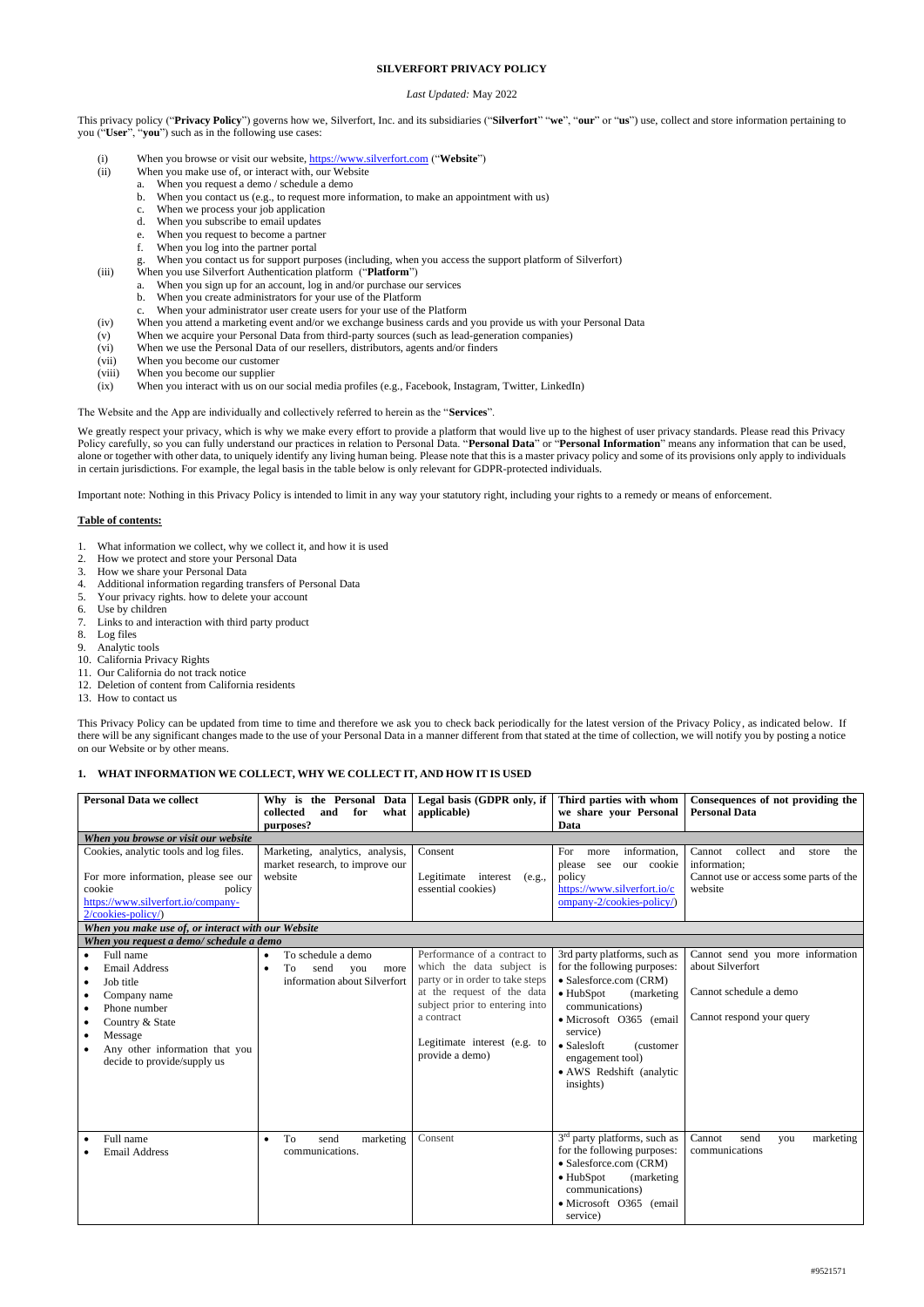| When you contact us (e.g., to request more information, to make an appointment with us)                                                                                                                                                                                                         |                                                                                                                                                                                                                                                                   |                                                                                                                                                                                                                                                                            |                                                                                                                                                                                                                                                                                                                                         |                                                                                                                              |  |  |  |
|-------------------------------------------------------------------------------------------------------------------------------------------------------------------------------------------------------------------------------------------------------------------------------------------------|-------------------------------------------------------------------------------------------------------------------------------------------------------------------------------------------------------------------------------------------------------------------|----------------------------------------------------------------------------------------------------------------------------------------------------------------------------------------------------------------------------------------------------------------------------|-----------------------------------------------------------------------------------------------------------------------------------------------------------------------------------------------------------------------------------------------------------------------------------------------------------------------------------------|------------------------------------------------------------------------------------------------------------------------------|--|--|--|
| Full name<br><b>Email Address</b><br>Job title<br>Company name<br>Phone number<br>Country & State<br>$\bullet$<br>Information regarding how we<br>$\bullet$<br>can help you<br>Message<br>$\bullet$<br>Any other information that you<br>$\bullet$<br>decide to provide/supply us               | To process and answer<br>$\bullet$<br>questions<br>To provide support (e.g., to<br>$\bullet$<br>solve problems, bugs or<br>issues)<br>To<br>customize<br>your<br>experience                                                                                       | Performance of a contract to<br>which the data subject is<br>party or in order to take steps<br>at the request of the data<br>subject prior to entering into<br>a contract<br>Legitimate interest (e.g. to<br>respond to your request)                                     | 3 <sup>rd</sup> party platforms, such as<br>for the following purposes:<br>· Salesforce.com (CRM)<br>$\bullet$ HubSpot<br>(marketing)<br>communications)<br>· Microsoft O365 (email<br>service)<br>$\bullet$ Salesloft<br>(customer<br>engagement tool)                                                                                 | Cannot assist you and respond your<br>query<br>Cannot provide support<br>Cannot customize your experience                    |  |  |  |
| Full name<br><b>Email Address</b>                                                                                                                                                                                                                                                               | To<br>send<br>marketing<br>communications.                                                                                                                                                                                                                        | Consent                                                                                                                                                                                                                                                                    | 3 <sup>rd</sup> party platforms, such as<br>for the following purposes:<br>• Salesforce.com (CRM)<br>$\bullet$ HubSpot<br>(marketing<br>communications)<br>· Microsoft O365 (email<br>service)                                                                                                                                          | Cannot<br>send<br>marketing<br>communications                                                                                |  |  |  |
| When we have audio calls                                                                                                                                                                                                                                                                        |                                                                                                                                                                                                                                                                   |                                                                                                                                                                                                                                                                            |                                                                                                                                                                                                                                                                                                                                         |                                                                                                                              |  |  |  |
| Call recordings                                                                                                                                                                                                                                                                                 | call<br>analytics<br>Internal<br>and<br>internal educational purposes                                                                                                                                                                                             | Depending on the context,<br>consent or legitimate interest                                                                                                                                                                                                                | 3rd party platform - Gong<br>(Customer call recordings)<br>and analytics)                                                                                                                                                                                                                                                               | Cannot perform internal call analytics<br>and limited internal education                                                     |  |  |  |
| When we process your job application<br>Full name<br>Email address<br>Phone number<br>Resume/CV<br>$\bullet$<br>LinkedIn profile<br>Any other information that you<br>$\bullet$<br>decide to provide/supply us                                                                                  | To<br>job<br>process<br>your<br>$\bullet$<br>application<br>To assess the candidate<br>Note: For the avoidance of<br>doubt, this use case shall apply<br>to the CVs submitted by the<br>Website or by any other methods<br>(e.g., HR and recruitment<br>agencies) | Performance of a contract to<br>which the data subject is<br>party or in order to take steps<br>at the request of the data<br>subject prior to entering into<br>a contract<br>Legitimate interest (e.g. to<br>assess a candidate)                                          | 3 <sup>rd</sup> party platforms, such as<br>for the following purposes:<br>• Comeet (job applicant<br>tracking system)<br>• Box.com (storage)<br>· Microsoft O365 (email<br>service)                                                                                                                                                    | Cannot process your job application<br>Cannot assess your suitability as a<br>candidate                                      |  |  |  |
| When you subscribe to email updates                                                                                                                                                                                                                                                             |                                                                                                                                                                                                                                                                   |                                                                                                                                                                                                                                                                            |                                                                                                                                                                                                                                                                                                                                         |                                                                                                                              |  |  |  |
| Email address                                                                                                                                                                                                                                                                                   | To<br>$\bullet$<br>send<br>you<br>more<br>information about Silverfort<br>and<br>marketing<br>communications                                                                                                                                                      | Consent<br>Legitimate interest (e.g. to<br>send<br>you<br>marketing<br>communications<br>about<br>Silverfort)                                                                                                                                                              | $3rd$ party platforms, such as<br>for the following purposes:<br>· Salesforce.com (CRM)<br>$\bullet$ HubSpot<br>(marketing<br>communications)<br>· Microsoft O365 (email<br>service)                                                                                                                                                    | marketing<br>Cannot<br>send<br>you<br>communications                                                                         |  |  |  |
| When you request to become a partner                                                                                                                                                                                                                                                            |                                                                                                                                                                                                                                                                   |                                                                                                                                                                                                                                                                            |                                                                                                                                                                                                                                                                                                                                         |                                                                                                                              |  |  |  |
| Full name<br>Job title<br>Company name<br>Email address<br>Phone number<br>Country<br>Message<br>Any other information that you<br>choose to share with us                                                                                                                                      | To assess you as a partner<br>$\bullet$<br>To analyze your profile<br>To<br>contact you with<br>information<br>about<br>becoming<br>Silverfort<br>$\rm{a}$<br>partner                                                                                             | Performance of a contract to<br>which the data subject is<br>party or in order to take steps<br>at the request of the data<br>subject prior to entering into<br>a contract<br>Legitimate interest (e.g. to<br>assess a partner)                                            | 3 <sup>rd</sup> party platforms, such as<br>for the following purposes:<br>• Salesforce.com (CRM)<br>$\bullet$ HubSpot<br>(marketing<br>communications)<br>· Microsoft O365 (email<br>service)<br>• Salesloft<br>(customer)<br>engagement tool)<br>• Docusign (digital signing<br>tool)                                                 | Cannot asses you as a partner<br>Cannot analyze your profile<br>Cannot send you more information<br>about becoming a partner |  |  |  |
| When you log into the partner portal                                                                                                                                                                                                                                                            |                                                                                                                                                                                                                                                                   |                                                                                                                                                                                                                                                                            |                                                                                                                                                                                                                                                                                                                                         |                                                                                                                              |  |  |  |
| User<br>Password                                                                                                                                                                                                                                                                                | To log in into the partner's<br>$\bullet$<br>portal<br>To<br>access<br>partner<br>knowledge base<br>register<br>deals with<br>To<br>Silverfort                                                                                                                    | Processing is necessary for<br>the performance of a<br>contract to which the data<br>subject is party or in order to<br>take steps at the request of<br>the data subject prior to<br>entering into a contract.<br>Legitimate interest (e.g. to                             | 3 <sup>rd</sup> party platforms, such as<br>for the following purposes:<br>• Salesforce.com (CRM)<br>$\bullet$ ZenDesk<br>(technical<br>support and knowledge<br>base)<br>• Salesloft<br>(customer)<br>engagement tool)                                                                                                                 | Cannot log in into the portal                                                                                                |  |  |  |
|                                                                                                                                                                                                                                                                                                 |                                                                                                                                                                                                                                                                   | log in into the portal).                                                                                                                                                                                                                                                   |                                                                                                                                                                                                                                                                                                                                         |                                                                                                                              |  |  |  |
| When you contact us for support purposes (including, when you access the support platform of Silverfort)<br>Full name<br>Email address<br>Company name<br>Phone number<br>٠<br><b>User and Password</b><br>Message/support problem<br>Any other information that you<br>choose to share with us | the support<br>To<br>access<br>$\bullet$<br>platform<br>To open support tickets<br>To access knowledge base<br>and documentation                                                                                                                                  | Processing is necessary for<br>the performance of a<br>contract to which the data<br>subject is party or in order to<br>take steps at the request of<br>the data subject prior to<br>entering into a contract.<br>Legitimate interest (e.g. to<br>log in into the portal). | 3 <sup>rd</sup> party platforms, such as<br>for the following purposes:<br>$\bullet$ ZenDesk<br>(technical<br>support and knowledge<br>base)<br>. When you call to the<br>support center, we use<br>Voicenation (call center<br>services for support)<br>$\bullet$ Slack<br><i>(internal)</i><br>communications)<br>· Everafter AI Ltd. | Cannot access the support platform<br>Cannot open support tickets<br>Cannot access knowledge base and<br>documentation       |  |  |  |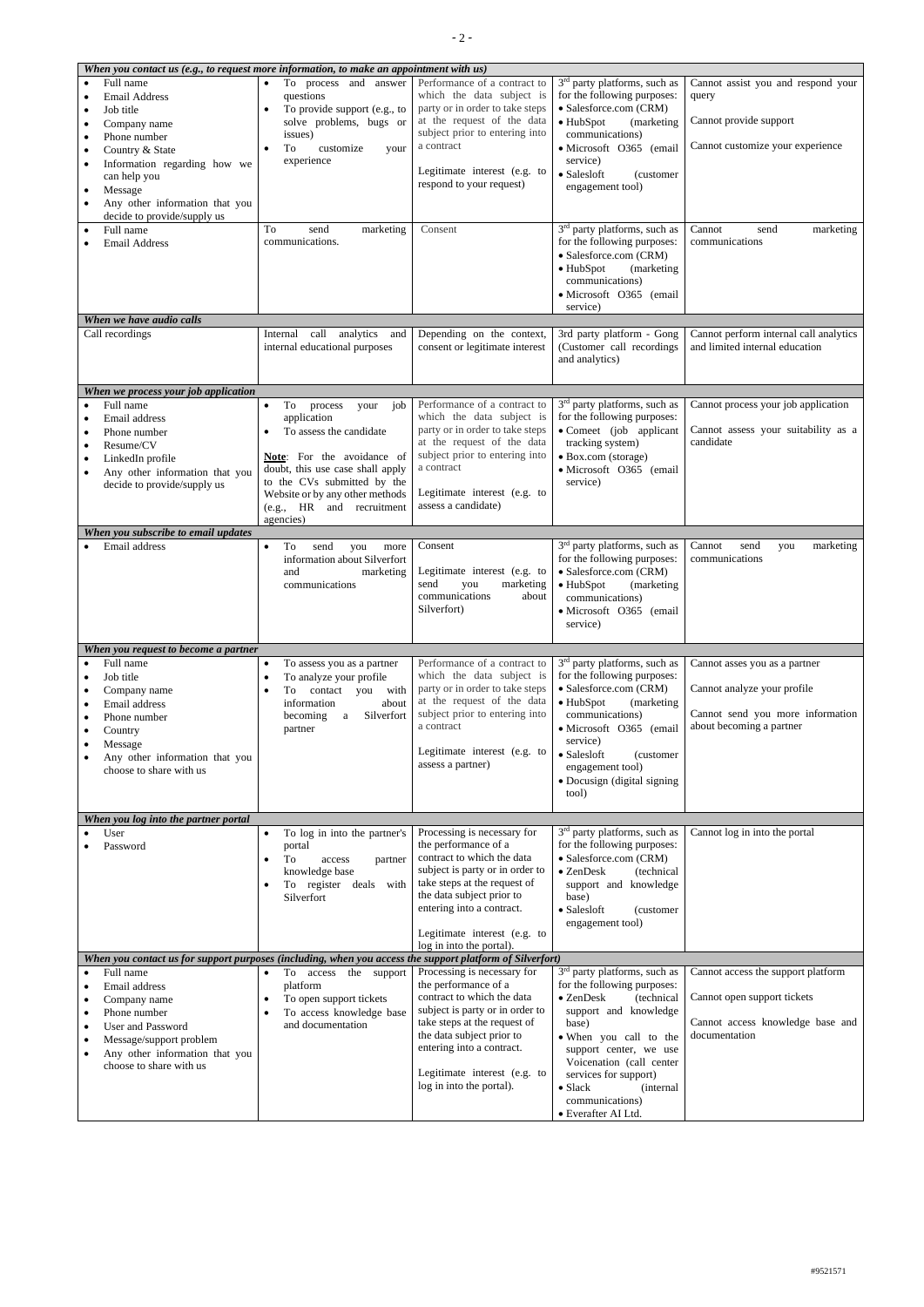| When you use Silverfort Platform                                                                               |                                                                     |                                                               |                                          |                                          |
|----------------------------------------------------------------------------------------------------------------|---------------------------------------------------------------------|---------------------------------------------------------------|------------------------------------------|------------------------------------------|
| When you sign up for an account, log in and/or purchase our services                                           |                                                                     |                                                               |                                          |                                          |
| Full name                                                                                                      |                                                                     | Performance of a contract to                                  | 3 <sup>rd</sup> party platforms, such as | Cannot provide access to our Platform    |
|                                                                                                                | To provide access to our<br>$\bullet$                               | which the data subject is                                     | for the following purposes:              | Cannot create an account                 |
| Business email address                                                                                         | Platform To create an                                               |                                                               |                                          |                                          |
| Password                                                                                                       | account                                                             | party.                                                        | Google Firebase (for                     | Cannot make the Platform features        |
| Usage pattern (logs from the use                                                                               | To make the Platform<br>$\bullet$                                   |                                                               | mobile app operation)                    | available to you                         |
| of the Platform)                                                                                               | features available to you                                           | Legitimate interest (e.g. to                                  | Microsoft<br>$\bullet$<br>Azure          | Cannot fulfill your requests for         |
| IP address                                                                                                     | To fulfill your requests for                                        | provide you with Silverfort's                                 | (cloud)                                  | products and/or services and for         |
| Any other information that the                                                                                 | products and/or services                                            | services).                                                    | (digital)<br>Docusign                    | related activities (e.g., product and    |
| user may keep as part of the log-                                                                              | and for related activities                                          |                                                               | signing tool)                            | service, account management, support     |
| in process, to the extent that it                                                                              | (e.g., product and service,                                         |                                                               | Skytap (demo<br>test                     | and to provide other services related to |
| includes Personal Data.                                                                                        | account<br>management,                                              |                                                               | environment)                             | your relationship with)                  |
|                                                                                                                | support and to provide other                                        |                                                               | Snowflake, Inc.                          | Cannot<br>perform/execute<br>the         |
|                                                                                                                | services related to your                                            |                                                               |                                          | agreement                                |
|                                                                                                                | relationship with)                                                  |                                                               |                                          | Cannot grant you access to the           |
|                                                                                                                | To perform/execute the<br>$\bullet$                                 |                                                               |                                          | services (our Platform)                  |
|                                                                                                                | agreement                                                           |                                                               |                                          | Cannot improve and customize user        |
|                                                                                                                | To grant you access to the<br>$\bullet$                             |                                                               |                                          | experience                               |
|                                                                                                                | services (our Platform)                                             |                                                               |                                          |                                          |
|                                                                                                                | To improve and customize                                            |                                                               |                                          |                                          |
|                                                                                                                | user experience                                                     |                                                               |                                          |                                          |
| When you create administrators for your use of the Platform                                                    |                                                                     |                                                               |                                          |                                          |
| Full name                                                                                                      | administrator<br>To<br>create<br>$\bullet$                          | Performance of a contract to                                  | 3 <sup>rd</sup> party platforms, such as | Cannot create administrator users for    |
| Business email address                                                                                         | users for your use of the                                           | which the data subject is                                     | for the following purposes:              | your use of the Platform                 |
|                                                                                                                | Platform                                                            | party.                                                        | Google Firebase (for                     |                                          |
| Password                                                                                                       | perform/execute the<br>To                                           |                                                               | mobile app operation)                    | Cannot<br>perform/execute<br>the         |
| Usage pattern (logs from the use                                                                               | $\bullet$                                                           | Legitimate interest (e.g. to                                  | Microsoft<br>$\bullet$<br>Azure          | agreement                                |
| of the Platform)                                                                                               | agreement                                                           | provide you with Silverfort's                                 | (cloud)                                  |                                          |
| IP address                                                                                                     | To grant you and your<br>$\bullet$                                  | services).                                                    |                                          | Cannot grant you and your admin          |
| Any other information that the                                                                                 | admin users access to the                                           |                                                               |                                          | users access to the services (our        |
| user may keep as part of the log-                                                                              | services (our Platform)                                             |                                                               |                                          | Platform)                                |
| in process, to the extent that it                                                                              | To manage your everyday                                             |                                                               |                                          |                                          |
| includes Personal Data                                                                                         | business<br>needs<br>(e.g.,                                         |                                                               |                                          | Cannot manage your everyday              |
|                                                                                                                | administration)                                                     |                                                               |                                          | business needs (e.g., administration)    |
| When your administrator user create users for your use of the Platform                                         |                                                                     |                                                               |                                          |                                          |
| Full name                                                                                                      |                                                                     | Performance of a contract to                                  | 3 <sup>rd</sup> party platforms, such as | Cannot create regular users for the use  |
|                                                                                                                | To create regular users for<br>$\bullet$<br>the use of the Platform | which the data subject is                                     | for the following purposes:              | of the Platform                          |
| Business email address                                                                                         |                                                                     |                                                               |                                          |                                          |
| Password                                                                                                       | To perform/execute<br>the<br>$\bullet$                              | party.                                                        | Google Firebase (for<br>$\bullet$        | Cannot<br>the                            |
| Usage pattern (logs from the use                                                                               | agreement                                                           |                                                               | mobile app operation)                    | perform/execute                          |
| of the Platform)                                                                                               | $\bullet$<br>To grant you access to the                             | Legitimate interest (e.g. to<br>provide you with Silverfort's | Microsoft<br>$\bullet$<br>Azure          | agreement                                |
| IP address                                                                                                     | services (our Platform)                                             | services).                                                    | (cloud)                                  | Cannot grant you access to the           |
| Any other information that the                                                                                 | To manage your everyday<br>$\bullet$                                |                                                               |                                          | services (our Platform)                  |
| user may keep as part of the log-                                                                              | needs<br>business<br>(e.g.,                                         |                                                               |                                          |                                          |
| in process, to the extent that it                                                                              | administration)                                                     |                                                               |                                          |                                          |
|                                                                                                                |                                                                     |                                                               |                                          |                                          |
| includes Personal Data                                                                                         |                                                                     |                                                               |                                          | Cannot manage your everyday              |
|                                                                                                                |                                                                     |                                                               |                                          | business needs (e.g., administration)    |
| When you attend a marketing event and/or we exchange business cards and you provide us with your Personal Data |                                                                     |                                                               |                                          |                                          |
| First name                                                                                                     | To establish a business                                             | Depending on the context,                                     | 3 <sup>rd</sup> party platforms, such as | Cannot stay in touch with you            |
| Last name                                                                                                      | connection                                                          | consent or legitimate interest                                | for the following purposes:              |                                          |
| Email address                                                                                                  |                                                                     | send you<br>(e.g.<br>more                                     | • Salesforce.com (CRM)                   | Cannot deliver content                   |
| Company name                                                                                                   |                                                                     | information about SilverFort                                  | $\bullet$ HubSpot<br>(marketing)         |                                          |
| Contact information                                                                                            |                                                                     | in certain B2B situations)                                    | communications)                          |                                          |
| Any other data you decide to                                                                                   |                                                                     |                                                               | · Microsoft O365 (email                  |                                          |
| supply                                                                                                         |                                                                     |                                                               | service)                                 |                                          |
|                                                                                                                |                                                                     |                                                               |                                          |                                          |
| First name                                                                                                     | To<br>marketing<br>send<br>$\bullet$                                | Consent                                                       | • Salesforce.com (CRM)                   | Cannot<br>marketing<br>send<br>you       |
| Last name                                                                                                      | communications                                                      |                                                               | $\bullet$ HubSpot<br>(marketing)         | communications                           |
| Email address                                                                                                  |                                                                     |                                                               | communications)                          |                                          |
|                                                                                                                |                                                                     |                                                               | · Microsoft O365 (email                  |                                          |
|                                                                                                                |                                                                     |                                                               | service)                                 |                                          |
| When we acquire your Personal Data from third-party sources (such as lead-generation companies)                |                                                                     |                                                               |                                          |                                          |
| First name                                                                                                     | To establish a business<br>$\bullet$                                | Depending on the context,                                     | 3 <sup>rd</sup> party platforms, such as | Cannot stay in touch with you            |
| Last name                                                                                                      | connection                                                          | legitimate<br>interest<br>(B2B)                               | for the following purposes:              |                                          |
| Email address                                                                                                  | To<br>marketing<br>send<br>$\bullet$                                | marketing), pre-contractual                                   | • Salesforce.com (CRM)                   | Cannot deliver content                   |
| Company name                                                                                                   | communications                                                      | discussions or consent                                        | • HubSpot<br>(marketing)                 |                                          |
| Contact information                                                                                            |                                                                     |                                                               | communications)                          |                                          |
|                                                                                                                |                                                                     |                                                               | · Microsoft O365 (email                  |                                          |
|                                                                                                                |                                                                     |                                                               | service)                                 |                                          |
|                                                                                                                |                                                                     |                                                               | • Salesloft<br>(customer                 |                                          |
|                                                                                                                |                                                                     |                                                               | engagement tool)                         |                                          |
|                                                                                                                |                                                                     |                                                               |                                          |                                          |
| When we use the Personal Data of our resellers, distributors, agents and/or finders                            |                                                                     |                                                               |                                          |                                          |
| First name                                                                                                     | To provide our services<br>$\bullet$                                | Processing is necessary for                                   | • Salesforce.com (CRM)                   | Cannot provide our services              |
| Last name                                                                                                      | To perform the applicable<br>$\bullet$                              | the performance of a contract                                 | • HubSpot<br>(marketing                  |                                          |
| Email address                                                                                                  | agreement                                                           | to which the data subject is                                  | communications)                          | Cannot perform the agreement             |
| Company name                                                                                                   | To communicate with our<br>$\bullet$                                | party or in order to take steps                               | • ZenDesk<br>(technical                  |                                          |
| Contact information                                                                                            | resellers,<br>distributors,                                         | at the request of the data                                    | support and knowledge                    | Cannot communicate with you              |
|                                                                                                                | agents and/or finders                                               | subject prior to entering into                                | base)                                    |                                          |
| Any other data you decide to<br>supply                                                                         | send<br>To<br>you<br>more                                           | a contract.                                                   | · Microsoft O365 (email                  |                                          |
|                                                                                                                | information about Silverfort                                        |                                                               | service)                                 |                                          |
|                                                                                                                |                                                                     | Legitimate<br>interest (e.g.                                  | • Docusign (digital signing              |                                          |
|                                                                                                                |                                                                     | -related<br>contract                                          | tool)                                    |                                          |
|                                                                                                                |                                                                     | communications)                                               |                                          |                                          |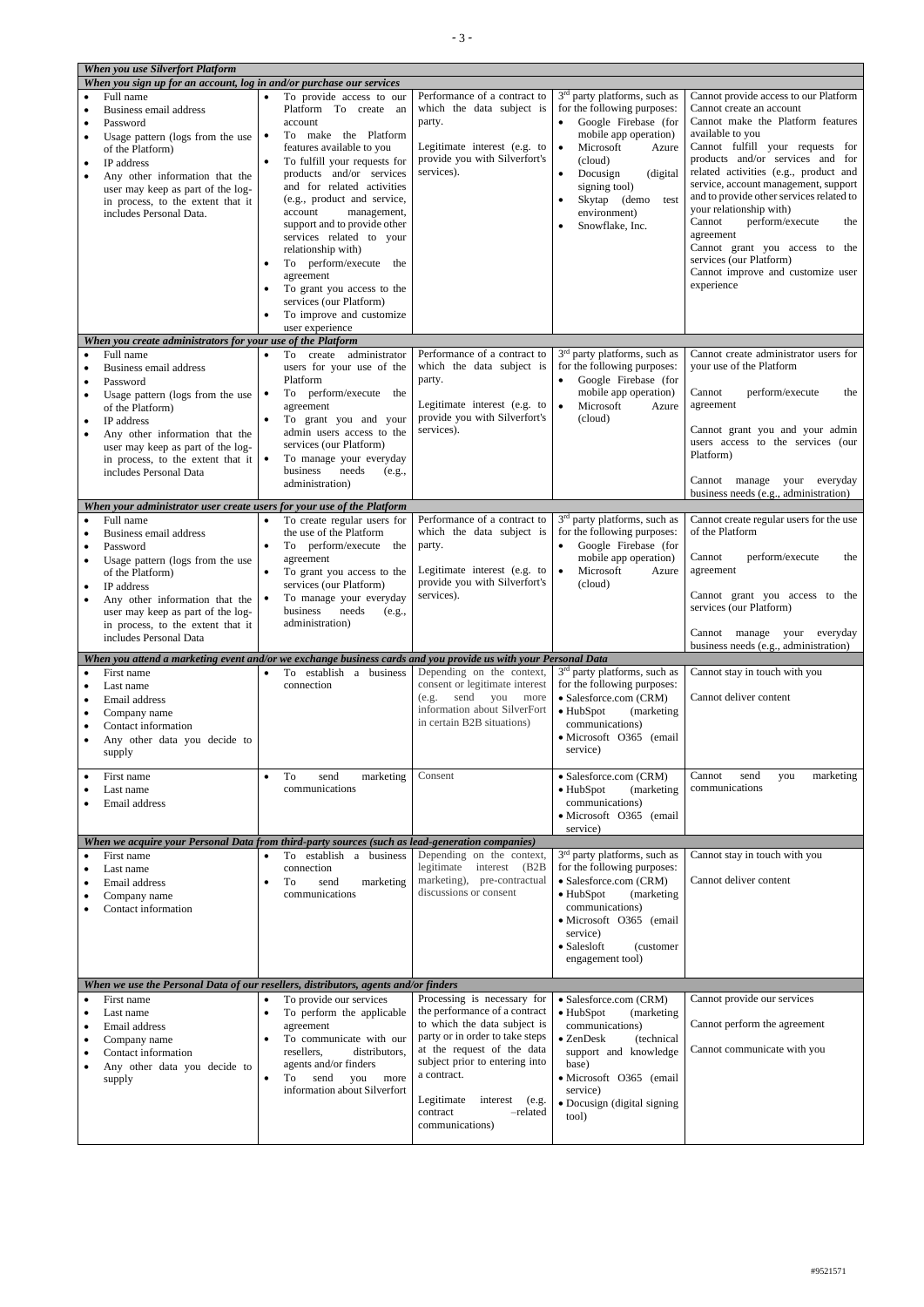|           | Full name<br>Email address                                                                                                                                                         | $\bullet$              | To<br>marketing<br>send<br>communications.                                                                                                                                    | Consent                                                                                                                                                                                                                                                   | $3rd$ party platforms, such as<br>for the following purposes:<br>· Salesforce.com (CRM)<br>• HubSpot<br>(marketing<br>communications)<br>· Microsoft O365 (email<br>service)                                                                                                                                                                                                                  | Cannot<br>send<br>marketing<br>communications                                                    |
|-----------|------------------------------------------------------------------------------------------------------------------------------------------------------------------------------------|------------------------|-------------------------------------------------------------------------------------------------------------------------------------------------------------------------------|-----------------------------------------------------------------------------------------------------------------------------------------------------------------------------------------------------------------------------------------------------------|-----------------------------------------------------------------------------------------------------------------------------------------------------------------------------------------------------------------------------------------------------------------------------------------------------------------------------------------------------------------------------------------------|--------------------------------------------------------------------------------------------------|
|           | When you become our customer<br>Name                                                                                                                                               |                        | of<br>the<br>Performance                                                                                                                                                      | Performance of a contract to                                                                                                                                                                                                                              | $3rd$ party platforms, such as                                                                                                                                                                                                                                                                                                                                                                | Cannot provide perform the contract                                                              |
|           | Last name<br>Email address<br>Job title<br>Company name<br>Phone number<br>Contact information<br>Any other data you decide to<br>supply in the context of the<br>contract         | $\bullet$<br>$\bullet$ | applicable contract<br>Contract-related<br>communications<br>Sending updates                                                                                                  | which the data subject is<br>party or in order to take steps<br>at the request of the data<br>subject prior to entering into<br>a contract<br>Legitimate<br>interest<br>(e.g.<br>sending<br>updates<br>about<br>SilverFort)                               | for the following purposes:<br>• Salesforce.com (CRM)<br>$\bullet$ HubSpot<br>(marketing)<br>communications)<br>• Azure (cloud)<br>• AWS (cloud)<br>$\bullet$ Logz.io<br>(product<br>analytics)<br>• ZenDesk<br>(technical<br>support)<br>• Box.com (storage)<br>· Microsoft O365 (email<br>service)<br>• Salesloft<br>(customer)<br>engagement tool)<br>• Docusign (digital signing<br>tool) | Cannot provide some or all of the<br>services                                                    |
|           | When you become our supplier                                                                                                                                                       |                        |                                                                                                                                                                               |                                                                                                                                                                                                                                                           |                                                                                                                                                                                                                                                                                                                                                                                               |                                                                                                  |
| $\bullet$ | Name<br>Last name<br>Email address<br>Job title<br>Company name<br>Phone number<br>Contact information<br>Any other data you decide to<br>supply in the context of the<br>contract |                        | Performance<br>of<br>the<br>applicable contract<br>Contract-related<br>communications                                                                                         | Performance of a contract to<br>which the data subject is<br>party or in order to take steps<br>at the request of the data<br>subject prior to entering into<br>a contract<br>Legitimate<br>interest<br>(e.g.<br>communicate<br>with<br>our<br>suppliers) | 3 <sup>rd</sup> party platforms, such as<br>for the following purposes:<br>• Box.com (storage)<br>· Microsoft O365 (email<br>service)<br>• Docusign (digital signing<br>tool)                                                                                                                                                                                                                 | Cannot provide perform the contract<br>Cannot provide some or all of the<br>services             |
|           | When you interact with us on our social media profiles (e.g., Facebook, Instagram, Twitter, LinkedIn)                                                                              |                        |                                                                                                                                                                               |                                                                                                                                                                                                                                                           |                                                                                                                                                                                                                                                                                                                                                                                               |                                                                                                  |
|           | Full name<br>Email address<br>Company name<br>Job position<br>Social media profile<br>Any other data you decide to<br>provide/supply                                               | $\bullet$              | To reply and/or respond to<br>your request or question<br>To establish a first business<br>connection/discussion<br>send<br>To<br>you<br>more<br>information about Silverfort | Depending on the context,<br>legitimate interest (B2B<br>marketing), pre-contractual<br>discussions or consent                                                                                                                                            | 3 <sup>rd</sup> party platforms, such as<br>for the following purposes:<br>· Salesforce.com (CRM)<br>$\bullet$ HubSpot<br>(marketing)<br>communications)<br>· Microsoft O365 (email<br>service)<br>• Salesloft<br>(customer<br>engagement tool)                                                                                                                                               | Cannot reply or respond to your<br>request<br>establish<br>Cannot<br>business<br>a<br>connection |
|           | Full name<br>Email address                                                                                                                                                         |                        | To<br>send<br>marketing<br>communications.                                                                                                                                    | Consent                                                                                                                                                                                                                                                   | 3 <sup>rd</sup> party platforms, such as<br>for the following purposes:<br>· Salesforce.com (CRM)<br>$\bullet$ HubSpot<br>(marketing)<br>communications)<br>· Microsoft O365 (email<br>service)                                                                                                                                                                                               | Cannot<br>send<br>marketing<br>communications                                                    |

- 2.1. Security. We have implemented appropriate technical, organizational and security measures designed to protect your Personal Data. However, please note that we cannot guarantee that the information will not be compromised as a result of unauthorized penetration to our servers. As the security of information depends in part on the security of the computer, device or network you use to communicate with us and the security you use to protect your user IDs and passwords, please make sure to take appropriate measures to protect this information.
- 2.2. Retention of your Personal Data. Your Personal Data will be stored until we delete the record and we proactively delete it or you send a valid deletion request please note that in some circumstances we may store your Personal Data for longer periods of time, for example (i) where we are required to do so in accordance with legal, regulatory, tax or accounting requirements, or (ii) for us to have an accurate record of your dealings with us in the event of any complaints or challenges, or (iii) if we

reasonably believe there is a prospect of litigation relating to your Personal Data or dealings. We have an internal data retention policy to ensure that we do not retain your Personal Data perpetually. Regarding retention of cookies, you can read more in our cookie policy <https://www.silverfort.com/company-2/cookies-policy/>

Finally, please note that some of the abovementioned Personal Data will be used for fraud detection and prevention, and for security purposes. The abovementioned Personal Data may also be used to comply with applicable laws, with investigations performed by the relevant authorities, law enforcement purposes, and/or to exercise or defend legal claims. In certain cases, we may or will anonymize your Personal Data. "Anonymous Information" means information which does not enable identification of an individual user, such as aggregated information about the use of our services. We may use Anonymous Information and/or disclose it to third parties without restrictions (for example, in order to improve our services and enhance your experience with them).

## **2. HOW WE PROTECT AND STORE YOUR INFORMATION**

### **3. HOW WE SHARE YOUR PERSONAL DATA**

In addition to the recipients described above, we may share your Personal Data as follows:

- 3.1. With our business partners with whom we jointly offer products or services. We may also share Personal Data with our affiliated companies.
- 3.2. To the extent necessary, we may share your Personal Data with on a "need-to-know" basis under an obligation of confidentiality to legal counsel(s), data protection advisor(s), and/or accountant(s).
- 3.3. To the extent necessary, with regulators, courts or competent authorities, to comply with applicable laws, regulations and rules (including, without limitation, federal, state or local laws), and requests of law enforcement, regulatory and other governmental agencies or if required to do so by court order;
- 3.4. If, in the future, we sell or transfer, or we consider selling or transferring, some or all of our business, shares or assets to a third party, we will disclose your Personal Data to such third party (whether actual or potential) in connection with the foregoing events;
- 3.5. In the event that we are acquired by, or merged with, a third party entity, or in the event of bankruptcy or a comparable event, we reserve the right to transfer, disclose or assign your Personal Data in connection with the foregoing events, including, in connection with, or during negotiations of, any merger, sale of company assets, consolidation or restructuring, financing, or acquisition of all or a portion of our business by or to another company; and/or
- 3.6. Where you have provided your consent to us sharing or transferring your Personal Data (e.g., where you provide us with marketing consents or opt-in to optional additional services or functionality).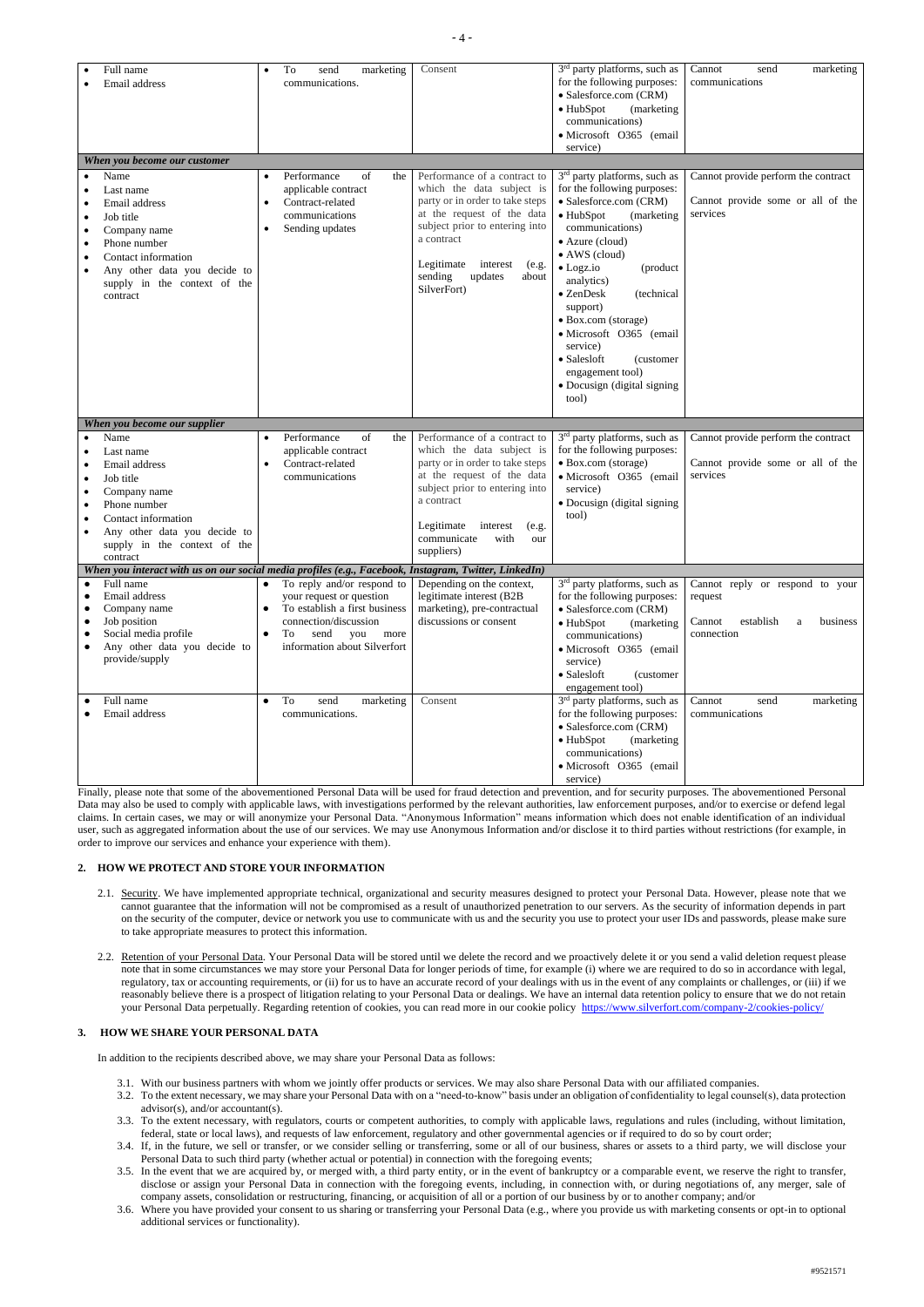If you want to receive the list of the current recipients of your Personal Data, please make your request by contacting us to [privacy@silverfort.com](mailto:privacy@silverfort.com)

# **4. ADDITIONAL INFORMATION REGARDING TRANSFERS OF PERSONAL DATA**

- 4.1. Storage: We store your Personal Data with the storage providers below in the specified jurisdictions:
	- AWS Ireland.
	- Microsoft Azure UK.
	- Microsoft Azure US transfer subject to Microsoft's Privacy Shield certification.
- 4.2. Following the Court of Justice of the European Union's invalidation of the EU-US Privacy Shield Framework in Case C-311/18, SilverFort will no longer rely on the EU-US Privacy Shield as a mechanism of international data transfer until further notice. SilverFort will however remain committed to maintaining its self-certification under the EU-US Privacy Shield Principles and respect its principles, as an additional measure of protection of its users' privacy, until further notice.

When SilverFort engages in such transfers of personal information, it relies on i) Adequacy Decisions as adopted by European Commission on the basis of Article 45 of Regulation (EU) 2016/679 (GDPR) (for example, when we access from Israel), or ii) Standard Contractual Clauses issued by the European Commission. SilverFort also continually monitors the circumstances surrounding such transfers in order to ensure that these maintain, in practice, a level of protection that is essentially equivalent to the one guaranteed by the GDPR.

- 4.3. Internal transfers: We ensure transfers within the Silverfort group will be covered by an agreement entered into by members of the Silverfort group (an intra-group agreement) which contractually obliges each member to ensure that Personal Data receives an adequate and consistent level of protection wherever it is transferred to.
- 4.4. External transfers: Where we transfer your Personal Data outside of the EU/EEA, for example to third parties who help provide our products and services, we will obtain contractual commitments from them to protect your Personal Data. Where we receive requests for information from law enforcement or regulators, we carefully validate these requests before any Personal Data is disclosed.

#### **5. YOUR PRIVACY RIGHTS. HOW TO DELETE YOUR ACCOUNT**

- 5.1. Rights: The following rights (which may be subject to certain exemptions or derogations) shall apply to certain individuals (some of which only apply to individuals protected by the GDPR):
	- o You have a right to access Personal Data held about you. Your right of access may normally be exercised free of charge, however we reserve the right to charge an appropriate administrative fee where permitted by applicable law;
	- o You have the right to request that we rectify any Personal Data we hold that is inaccurate or misleading;
	- You have the right to request the erasure/deletion of your Personal Data (e.g. from our records). Please note that there may be circumstances in which we are required to retain your Personal Data, for example for the establishment, exercise or defense of legal claims;
	- You have the right to object, to or to request restriction, of the processing;
	- o You have the right to data portability. This means that you may have the right to receive your Personal Data in a structured, commonly used and machinereadable format, and that you have the right to transmit that data to another controller;
	- o You have the right to object to profiling;
	- o You have the right to withdraw your consent at any time. Please note that there may be circumstances in which we are entitled to continue processing your data, in particular if the processing is required to meet our legal and regulatory obligations. Also, please note that the withdrawal of consent shall not affect the lawfulness of processing based on consent before its withdrawal;
	- o You also have a right to request certain details of the basis on which your Personal Data is transferred outside the European Economic Area, but data transfer agreements and/or other details may need to be partially redacted for reasons of commercial confidentiality;
	- o You have a right to lodge a complaint with your local data protection supervisory authority (i.e., your place of habitual residence, place or work or place of alleged infringement) at any time or before the relevant institutions in your place of residence. We ask that you please attempt to resolve any issues with us before you contact your local supervisory authority and/or relevant institution.

You can exercise your rights by contacting us at [privacy@silverfort.com.](mailto:privacy@silverfort.com) Subject to legal and other permissible considerations, we will make every reasonable effort to honor your request promptly in accordance with applicable law or inform you if we require further information in order to fulfil your request. When processing your request, we may ask you for additional information to confirm or verify your identity and for security purposes, before processing and/or honoring your request. We reserve the right to charge a fee where permitted by law, for instance if your request is manifestly unfounded or excessive. In the event that your request would adversely affect the rights and freedoms of others (for example, would impact the duty of confidentiality we owe to others) or if we are legally entitled to deal with your request in a different way than initial requested, we will address your request to the maximum extent possible, all in accordance with applicable law.

5.2. Deleting your account: Should you ever decide to delete your account, you may do so by emailing [privacy@silverfort.com.](mailto:privacy@silverfort.com) If you terminate your account, any association between your account and Personal Data we store will no longer be accessible through your account. However, given the nature of sharing on certain services, any public activity on your account prior to deletion will remain stored on our servers and will remain accessible to the public.

We do not offer our products or services for use by children. If you are under 18, you may not use the Website, or provide any information to the Website without involvement of a parent or a guardian. We do not knowingly collect information from, and/or about children. For the purposes of the GDPR, we do not intend to offer information society services directly to children. In the event that we become aware that you provide Personal Data in violation of applicable privacy laws, we reserve the right to delete it. If you believe that we might have any such information, please contact us at [privacy@silverfort.com.](mailto:privacy@silverfort.com)

#### **6. USE BY CHILDREN**

### **7. LINKS TO AND INTERACTION WITH THIRD PARTY PRODUCTS**

We enable you to interact with third party websites, mobile software applications and products or services that are not owned or controlled by us (each a "**Third Party**  Service"). We are not responsible for the privacy practices or the content of such Third Party Services. Please be aware that Third Party Services can collect Personal Data from you. Accordingly, we encourage you to read the terms and conditions and privacy policies of each Third Party Service.

### **8. LOG FILES**

We use log files. We use such information to analyze trends, administer the Website, track users' movement around the Website, and gather demographic information.

## **9. ANALYTIC TOOLS**

- **Google Analytics**. The Website uses a tool called "**Google Analytics**" to collect information about use of the Website. Google Analytics collects information such as how often users visit this Website, what pages they visit when they do so, and what other websites they used prior to coming to this Website. We use the information we get from Google Analytics to maintain and improve the Website and our products. We do not combine the information collected through the use of Google Analytics with personally identifiable information. Google's ability to use and share information collected by Google Analytics about your visits to this Website is restricted by the Google Analytics Terms of Service, available at [http://www.google.com/analytics/terms/us.html/,](http://www.google.com/analytics/terms/us.html/) and the Google Privacy Policy, available at [http://www.google.com/policies/privacy/.](http://www.google.com/policies/privacy/) You may learn more about how Google collects and processes data specifically in connection with Google Analytics at [http://www.google.com/policies/privacy/partners/.](http://www.google.com/policies/privacy/partners/) You may prevent your data from being used by Google Analytics by downloading and installing the Google Analytics Opt-out Browser Add-on, available a[t https://tools.google.com/dlpage/gaoptout/.](https://tools.google.com/dlpage/gaoptout/)
- **HubSpot.** The website uses a tool called "HubSpot" for marketing automation and analytics.
- **WPEngine.** The website uses a tool called "WPEngine" for secure website hosting, that also provides basic analytics.
- **Facebook Pixel.** The website uses a tool called "Facebook Pixel" for management, optimization and measurement of marketing campaigns.